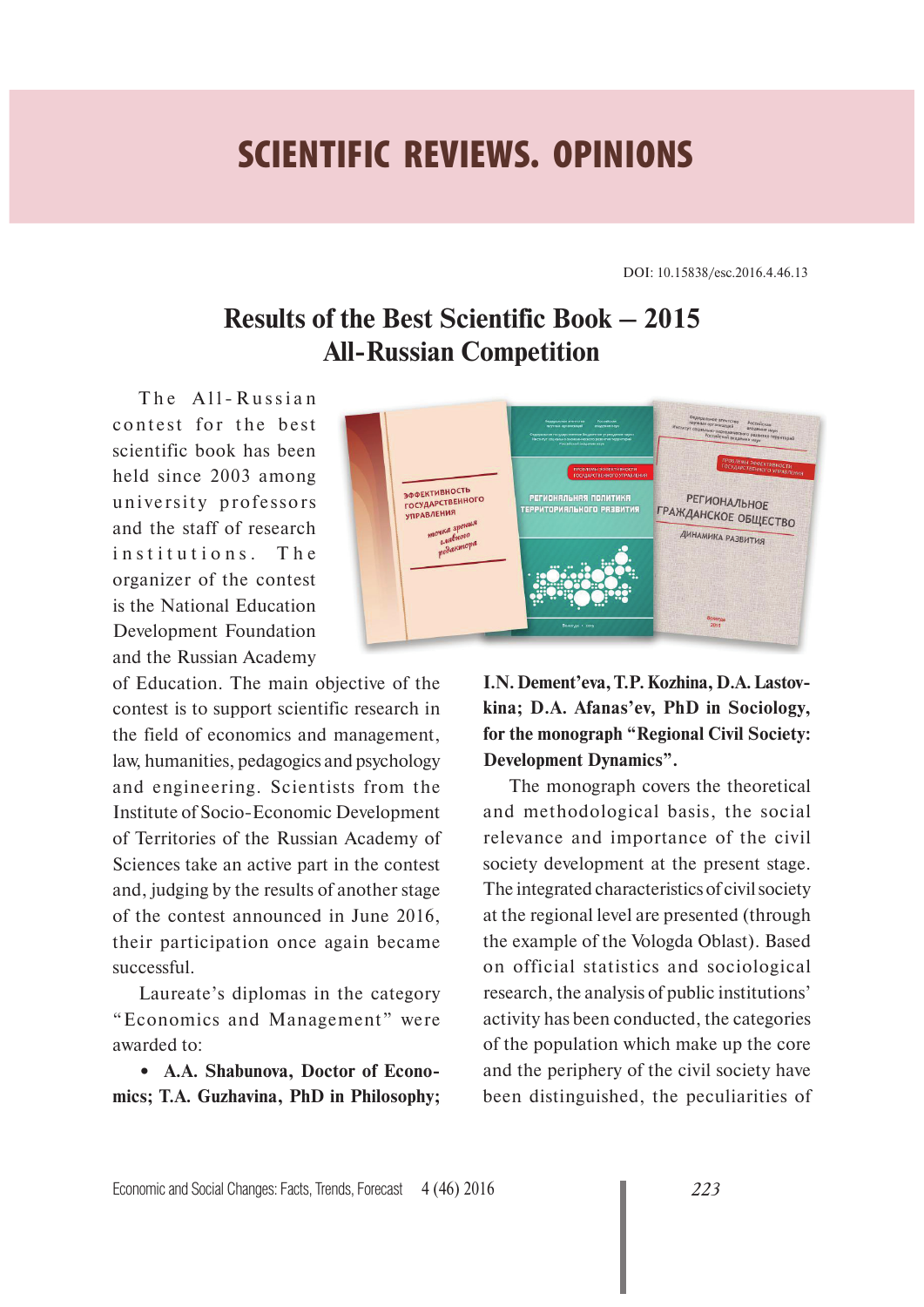institutional and interpersonal trust and population's protest behavior have been revealed.

The monograph is intended for researchers, specialists of regional and municipal authorities, university professors, students, as well as for a wide range of readers interested in the issues of regional development.

## **• Professor V.A. Ilyin, Doctor of Economics, for his book "Public Administration Efficiency: Chief Editor's Point of View".**

The book contains the articles of Professor V. A. Ilyin, Doctor of Economics, Chief Editor of the journal "Economic and Social Changes: Facts, Trends, Forecast" issued by ISEDT RAS, which headed the Journal's issues in the period from 2012 to 2015. The key topic of these publications is the problem of improving the efficiency of public administration at all levels of authority in modern Russia: federal, regional and local. The articles present extensive materials on the solution to this problem based on the research of the author and the staff of the research team, which he has headed for 25 years. The author justifies the urgent necessity for the real transition of the country to innovative development and the creation of conditions for this transition. The author also characterizes the aspects which slow down the process of economic and social transformation in the country: the commitment of the power elite to the comprador oligarchic capital; corruption which has infiltrated all government

levels; the growing differentiation of the population's standard of living. Specific measures are offered to provide the security of the country and its regions and support the principles of social justice and the constant increase in the human capital in the Russian state. The articles are accompanied by tables and charts which illustrate the characteristics of the dynamics of the population's attitudes to various branches of government, and are compiled according to the results of long-term monitoring studies conducted by ISEDT RAS.

The book will be useful and interesting to the officers of the government authorities, specialists of research institutions, teachers, postgraduates, and students of the economic and social specialty.

## **• T.V. Uskova, PhD in Economics, N.V. Voroshilov for the monograph "Regional Policy of Territorial Development".**

The monograph is devoted to the topical issues of the regional policy of municipalities' development. The proposed rating methodology of its evaluation is aimed at the improvement of its effectiveness, in particular, the creation of six administrative districts, the coordination Council for the development of municipal units, as well as the algorithm for choosing the form of the implementation of territorial transformations. The book summarizes the recommendations on the harmonization of strategic documents of the subject of the Russian Federation and municipal units.